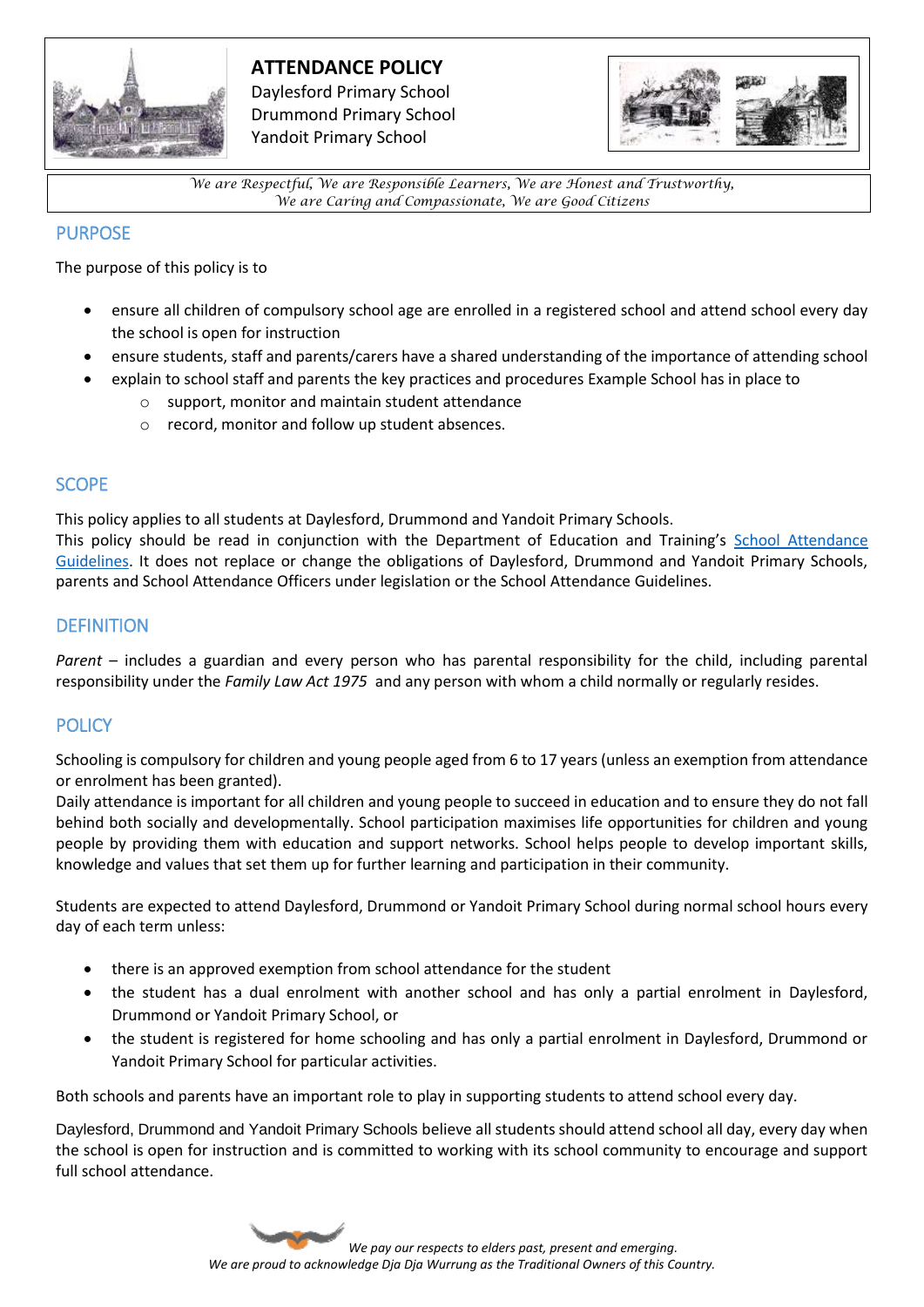Our schools will identify individual students or cohorts who are vulnerable and whose attendance is at risk and/or declining and will work with these students and their parents to improve their attendance through a range of interventions and supports.

Students are committed to attending school every day, arriving on time and are prepared to learn. Our students are encouraged approach a teacher and seek assistance if there are any issues that are affecting their attendance.

Daylesford, Drummond and Yandoit Primary School parents are committed to ensuring their child/children attend school on time every day when instruction is offered, to communicating openly with the school and providing valid explanations for any absence.

Parents will communicate with the relevant staff at Daylesford, Drummond or Yandoit Primary School about any issues affecting their child's attendance and work in partnership with the school to address any concerns.

Parents will provide a reasonable explanation for their child's absence from school and endeavour to schedule family holidays, appointments and other activities outside of school hours.

#### Supporting and promoting attendance

Daylesford, Drummond and Yandoit Primary Schools *Student Wellbeing and Engagement Policy* supports student attendance.

Our school also promotes student attendance by: breakfast club, local excursions, lunchtime activities, special cultural days, sporting events, music performances and various clubs.

### Recording attendance

Daylesford, Drummond and Yandoit Primary Schools record student attendance twice per day. This is necessary to:

- meet legislative requirements
- discharge Daylesford, Drummond and Yandoit Primary Schools duty of care for all students

Attendance will be recorded by the classroom teacher at the start of the school day and after lunch using a class roll. This is then entered onto CASES21 weekly.

If students are in attendance at a school approved activity, the teacher in charge of the activity will record them as being present**.**

#### Recording absences

For absences where there is no exemption in place, a parent must provide an explanation on each occasion to the school.

Parents should notify Daylesford, Drummond or Yandoit Primary School of absences by:

contacting reception if it is an unplanned absence, informing the classroom teacher if it is a planned absence.

If a student is absent on a particular day and the school has not been previously notified by a parent, or the absence is otherwise unexplained, Daylesford, Drummond and Yandoit Primary Schools will notify parents by telephone. Daylesford, Drummond and Yandoit Primary Schools will attempt to contact parents as soon as practicable on the same day of the unexplained absence, allowing time for the parent to respond.

If contact cannot be made with the parent (due to incorrect contact details), the school will attempt to make contact with any emergency contact/s nominated on the student's file held by the school, where possible, on the day of the unexplained absence.

Daylesford, Drummond and Yandoit Primary Schools will keep a record of the reason given for each absence. The principal will determine if the explanation provided is a **reasonable excuse** for the purposes of the parent meeting their responsibilities under the *Education Training Reform Act 2006* and the School Attendance Guidelines.

If Daylesford, Drummond or Yandoit Primary School considers that the parent has provided a **reasonable excuse** for their child's absence the absence will be marked as **'excused absence'.**